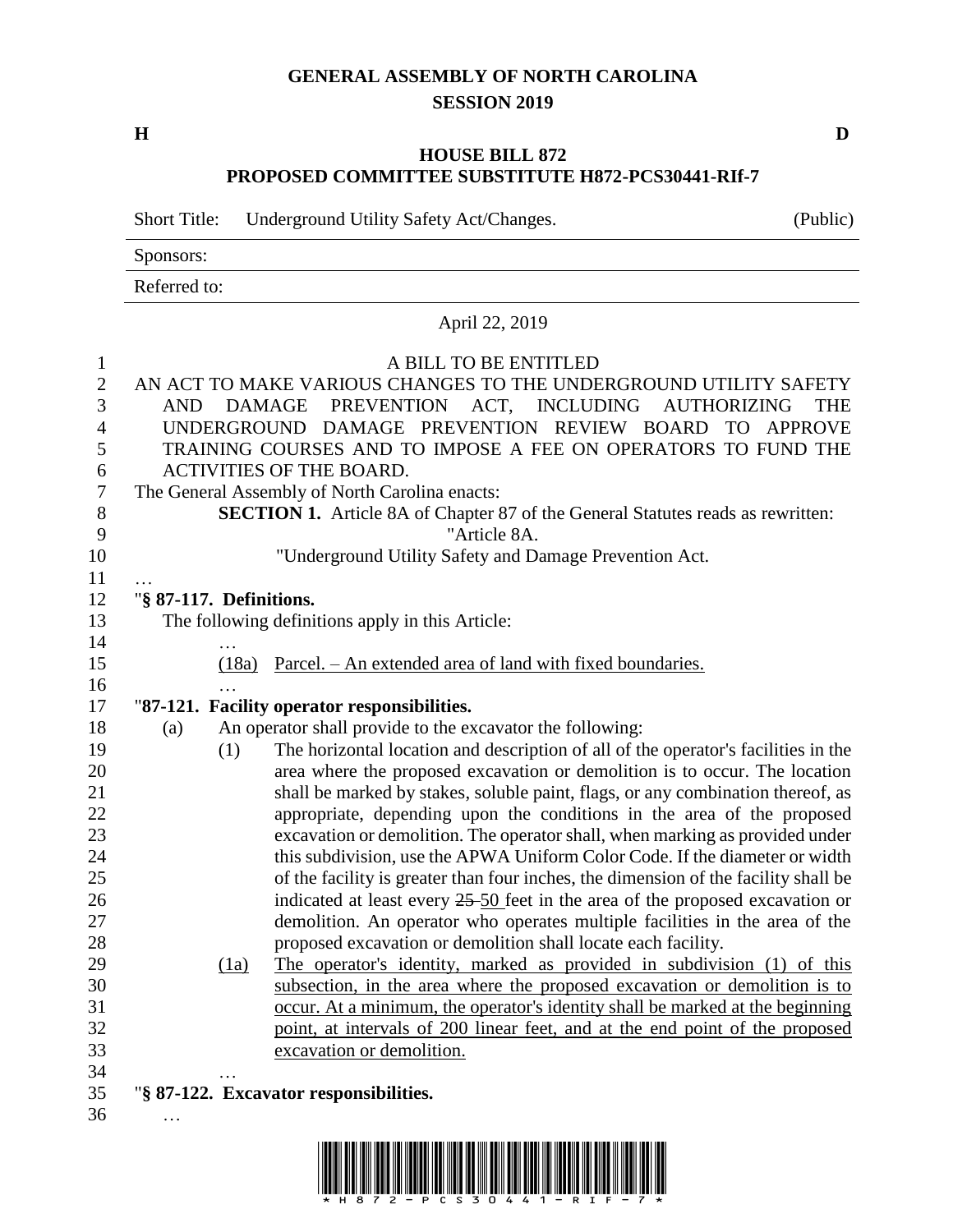|                          |                                               | <b>General Assembly Of North Carolina</b>                                                                                                                                                                                                                                                                                                                                                                                                                                                                                                                                                                                                                                                                                                                                                                                                                                                                                   | <b>Session 2019</b> |  |
|--------------------------|-----------------------------------------------|-----------------------------------------------------------------------------------------------------------------------------------------------------------------------------------------------------------------------------------------------------------------------------------------------------------------------------------------------------------------------------------------------------------------------------------------------------------------------------------------------------------------------------------------------------------------------------------------------------------------------------------------------------------------------------------------------------------------------------------------------------------------------------------------------------------------------------------------------------------------------------------------------------------------------------|---------------------|--|
| (b)<br>of the following: |                                               | The notice required by subsection (a) of this section shall, at a minimum, contain all                                                                                                                                                                                                                                                                                                                                                                                                                                                                                                                                                                                                                                                                                                                                                                                                                                      |                     |  |
|                          | (5)                                           | The location of the proposed excavation or demolition, not to exceed<br>one-quarter mile in geographical length, or five adjoining addresses, not to<br>exceed one quarter mile in geographical length.demolition by one of the<br>following:<br>A single parcel that may exceed 1/4 mile in linear length identified by<br>a.<br>a single address.<br>The lesser of five adjoining parcels identified by addresses, not to<br><u>b.</u><br>exceed 1/4 mile in linear length or an area not to exceed 1/4 mile in<br>linear length.                                                                                                                                                                                                                                                                                                                                                                                         |                     |  |
| (c)                      | An excavator shall comply with the following: |                                                                                                                                                                                                                                                                                                                                                                                                                                                                                                                                                                                                                                                                                                                                                                                                                                                                                                                             |                     |  |
|                          | (6)                                           | If an operator fails to respond to the positive response system, the excavator<br>may proceed if there are no visible indications of a facility at the proposed<br>excavation or demolition area, such as a pole, marker, pedestal, meter, or<br>valve. However, if the excavator is aware of or observes indications of an<br>unmarked facility at the proposed excavation or demolition area, the excavator<br>shall not begin excavation or demolition until an additional eall-notice is made<br>to the Notification Center detailing the facility and an arrangement is made<br>for the facility to be marked by the operator within three hours from the time<br>the additional eall notice is received by the Notification Center.                                                                                                                                                                                   |                     |  |
|                          | (10)                                          | The excavator shall not use mechanized equipment within 24 inches of a<br>facility that is a gas, oil, petroleum, or an oil, petroleum products, or highly<br>volatile liquid pipeline system, a gas transmission line, or an electric<br>transmission line unless the facility operator has consented to the use in<br>writing and the operator's representative is on site during the use of the<br>mechanized equipment. For purposes of this subdivision, the term "oil,<br>petroleum products, or highly volatile liquid pipeline system" has the same<br>meaning as the term "pipeline system" in Title 49 C.F.R. § 195.2, the term<br>"gas, oil, petroleum transmission line" "gas transmission line" has the same<br>meaning as the term "transmission line" in Title 49 C.F.R. § 192.3, and the<br>term "electric transmission line" has the same meaning as the term<br>"transmission line" in G.S. $62-100(7)$ . |                     |  |
| "§ 87-124. Exemptions.   |                                               |                                                                                                                                                                                                                                                                                                                                                                                                                                                                                                                                                                                                                                                                                                                                                                                                                                                                                                                             |                     |  |
|                          |                                               | The notice requirements in G.S. 87-122(a) and G.S. 87-122(b) do not apply to the following:                                                                                                                                                                                                                                                                                                                                                                                                                                                                                                                                                                                                                                                                                                                                                                                                                                 |                     |  |
|                          | (6)                                           | An excavation or demolition performed when those responsible for routine<br>maintenance of a right-of-way or any other governmental entity are<br>eonducting performing, with labor on their permanent payroll, maintenance<br>activities within the right-of-way. Maintenance activities shall include<br>resurfacing, milling, emergency replacement of signs critical for maintaining<br>safety, safety or the reshaping of shoulders and ditches to the original road<br>profile. Maintenance activities do not include the initial installation of traffic<br>signs, traffic control equipment, <del>or guardrails</del> -guardrails, or drainage<br>structures. The provisions of this subdivision do not apply when the<br>excavation or demolition is performed by a contractor acting on behalf of a                                                                                                               |                     |  |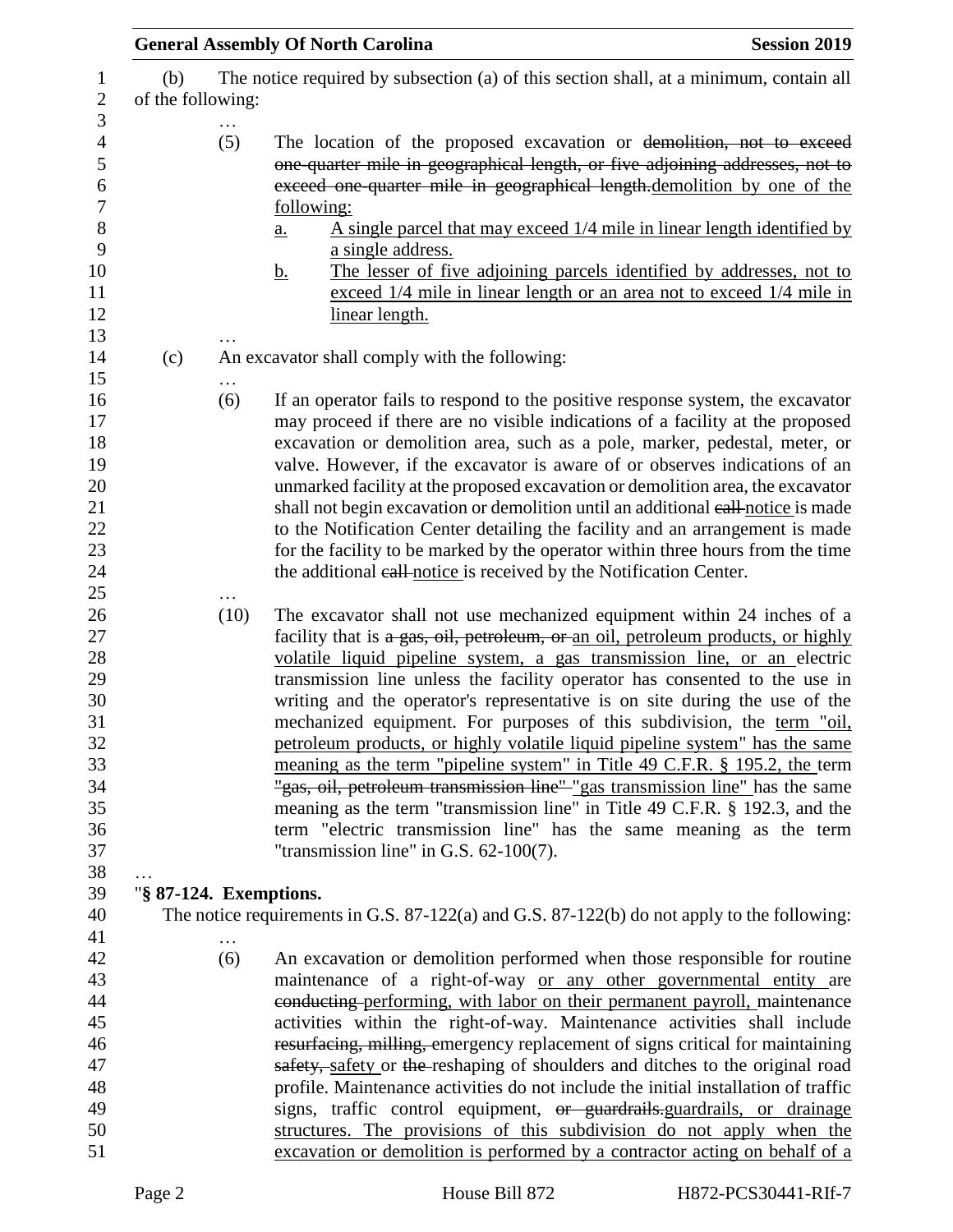| <b>General Assembly Of North Carolina</b><br><b>Session 2019</b> |                                                                                                                                                                                                          |    |
|------------------------------------------------------------------|----------------------------------------------------------------------------------------------------------------------------------------------------------------------------------------------------------|----|
|                                                                  | person or entity responsible for routine maintenance of a right-of-way or on                                                                                                                             |    |
|                                                                  | behalf of any other governmental entity.                                                                                                                                                                 |    |
|                                                                  |                                                                                                                                                                                                          |    |
| (9)                                                              | Pavement milling and pavement resurfacing.                                                                                                                                                               |    |
|                                                                  | "§ 87-125. Notice in case of emergency excavation or demolition.                                                                                                                                         |    |
| (a)                                                              | An excavator performing an emergency excavation or demolition is not required to                                                                                                                         |    |
|                                                                  | give notice to the Notification Center as provided in G.S. 87-122. However, the excavator shall,                                                                                                         |    |
|                                                                  | as soon as practicable, give oral written notice to the Notification Center which shall include a                                                                                                        |    |
|                                                                  | description of the circumstances justifying the emergency. The excavator may request emergency<br>assistance from each affected operator in locating and providing immediate protection to the           |    |
|                                                                  | facilities in the affected area.                                                                                                                                                                         |    |
|                                                                  |                                                                                                                                                                                                          |    |
| (c)                                                              | Any person who falsely claims that an emergency exists requiring an excavation or                                                                                                                        |    |
|                                                                  | demolition shall have violated the provisions of this Article and shall be guilty of a Class 3                                                                                                           |    |
| misdemeanor.                                                     |                                                                                                                                                                                                          |    |
| (d)                                                              | Any person who falsely claims an emergency exists requiring an excavation or                                                                                                                             |    |
|                                                                  | demolition under G.S. 87-122 shall have violated the provisions of this Article.                                                                                                                         |    |
|                                                                  |                                                                                                                                                                                                          |    |
|                                                                  | "§ 87-129. Underground Damage Prevention Review Board; enforcement; civil penalties.                                                                                                                     |    |
| (a)                                                              | There is hereby established the Underground Damage Prevention Review Board to                                                                                                                            |    |
|                                                                  | review reports of alleged violations of this Article. The members of the Board shall be appointed                                                                                                        |    |
|                                                                  | by the Governor. The Board shall consist of 15 members as follows:                                                                                                                                       |    |
|                                                                  |                                                                                                                                                                                                          |    |
| (12)                                                             | A representative from a rural water system; system, who shall                                                                                                                                            | be |
|                                                                  | recommended by the North Carolina Rural Water Association;                                                                                                                                               |    |
|                                                                  |                                                                                                                                                                                                          |    |
| (b1)                                                             | The Board shall review all reports of alleged violations of this Article and                                                                                                                             |    |
|                                                                  | accompanying information. If the Board determines that a person has violated any provision of                                                                                                            |    |
|                                                                  | this Article, the Board shall determine the appropriate action or penalty to impose for each such<br>violation. Actions and penalties may include training, education, and a civil penalty not to exceed |    |
|                                                                  | two thousand five hundred dollars (\$2,500). The Board shall approve training courses and the                                                                                                            |    |
|                                                                  | sponsors of those training courses under this subsection. Any fees for training courses approved                                                                                                         |    |
|                                                                  | by the Board shall be paid by the person determined to have violated this Article. The Board shall                                                                                                       |    |
|                                                                  | notify each person who is determined to have violated this Article in writing of the Board's                                                                                                             |    |
|                                                                  | determination and the Board's recommended action or penalty. A person determined to be in                                                                                                                |    |
|                                                                  | violation of this Article may request a hearing before the Board, after which the Board may                                                                                                              |    |
|                                                                  | reverse or uphold its original finding. If the Board recommends a penalty, the Board shall notify                                                                                                        |    |
|                                                                  | the Utilities Commission of the recommended penalty, and the Utilities Commission shall issue                                                                                                            |    |
|                                                                  | an order imposing the penalty.                                                                                                                                                                           |    |
|                                                                  |                                                                                                                                                                                                          |    |
|                                                                  | "§ 87-129A. Regulatory fee.                                                                                                                                                                              |    |
| (a)                                                              | Fee Imposed. $-$ In addition to any costs that may be apportioned to operators to                                                                                                                        |    |
|                                                                  | maintain the Notification Center pursuant to G.S. 87-120(b), the Board is authorized to impose a                                                                                                         |    |
|                                                                  | fee on operators in order to provide sufficient moneys to fund the activities and operations of the                                                                                                      |    |
|                                                                  | Board in reviewing reports of alleged violations of this Article. Such fee shall be based on the                                                                                                         |    |
|                                                                  | jurisdictional revenues of an operator and shall be set at a rate that the total proceeds of all fees                                                                                                    |    |
|                                                                  | collected shall not exceed two hundred thousand dollars (\$200,000) annually to fund the activities                                                                                                      |    |
|                                                                  | and operations of the Board.                                                                                                                                                                             |    |
| (b)                                                              | <u>Use of Proceeds. – A special fund in the office of State Treasurer, the Underground</u>                                                                                                               |    |
|                                                                  | Damage Prevention Review Board Fund, is created. The fees collected pursuant to this section                                                                                                             |    |
|                                                                  | shall be deposited in the Underground Damage Prevention Review Board Fund. The Fund shall                                                                                                                |    |